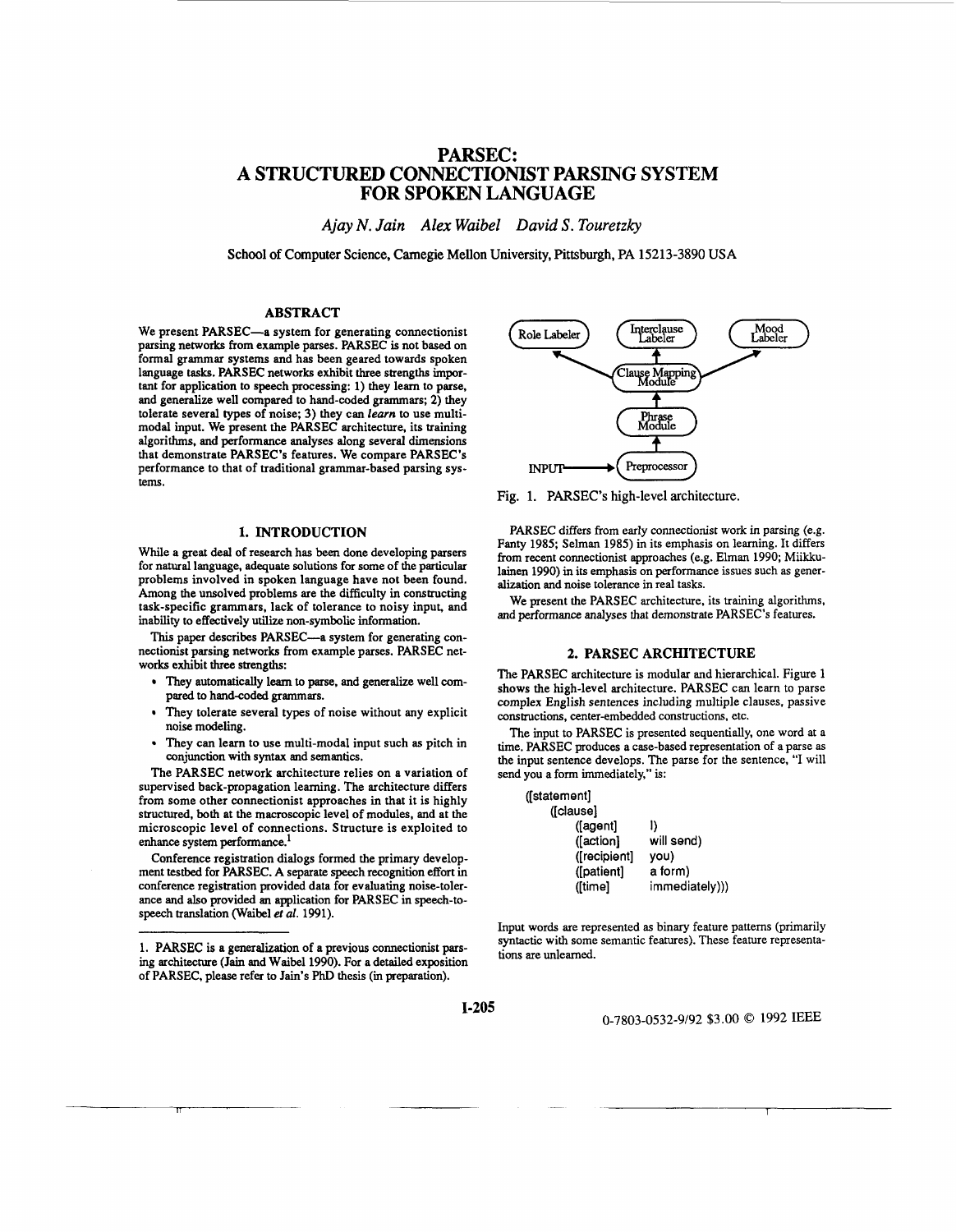

**Fig. 2.** Basic **structure of a PARSEC module.** 

Each module of PARSEC can perform either a transformation or a labeling of its input. The output function of each module is represented across localist connectionist units. The actual **trans**formations are made using non-connectionist subroutines.<sup>2</sup> Figure **2** shows the basic structure of a PARSEC module. The bold ovals contain units that learn via back-propagation.

## **2.1. Preprocessing Module**

**This** module marks alphanumeric sequences, which are replaced by a single special marker word. **This** prevents long alphanumeric **strings** from overwhelming the length constraint on phrases. Note that this is not always a trivial task since words such **as** "a" and "one" are lexically ambiguous.

INPHT. "It costs three hundred twenty one dollars." **OUTPUT:**  "It costs ALPHANUM dollars."

# **2.2. Phrase Module**

The Phrase module processes the evolving output of the Prep module into *phrase blocks*. Phrase blocks are non-recursive contiguous pieces of a sentence. They correspond to simple noun phrases and verb group^.^ Phrase blocks are represented **as**  grouped *sets* of units in the network. Phrase blocks are denoted by brackets in the following:

**INPUT:** 

"I will send you a new form in the moming."

**OUTPUT:** 

"[I] [will send] [you] [a new form] [in the morning]."

# **2.3. Clause Mapping Module**

The Clause module **uses** the output of the Phrase module **as** input and assigns the clausal structure. The result is an unambiguous bracketing of the phrase blocks that is used to transform the phrase block representation **into** representations for each clause:

INPUT:

"[I] [would like] **[to** register] [for the conference]." OUTPUT:

"{ [would like]} **{[to** register] [for the conference]] ."

#### **2.4. Role Labeling Module**

The Roles module associates case-role labels with each phrase block in each clause. It also denotes attachment structure for prepositional phrases ("MOD-1'' indicates that the current phrase block modifies the previous one):

**INPUT:** 

"{[The titles] [of papers] [are printed] [in the forms]]" OUTPUT:

"{[The titles] [of papers] [are printed] [in the forms])" PATIENT MOD-1 ACTION LOCATION

# **2.5. Interclause and Mood Modules**

The Interclause and Mood modules are similar to the Roles module. They both assign labels to constituents. except they operate at higher levels. The Interclause module indicates, for example, subordinate and relative clause relationships. The Mood module indicates the overall sentence mood (declarative or interrogative in the networks discussed here).

### **2.6. Generating a PARSEC Network**

There are four steps in generating a PARSEC network:

- **1.** Create an example parse file.
- **2.** Define a lexicon.
- 3. Train the six modules.
- **4.** Assemble the full network.

Of these, only the first two steps require substantial human effort, and this effort is small relative to that required for writing a grammar by hand. Training and assembly are automatic.

# **3. GENERALIZATION**

Generalization in large connectionist networks **is a** critical issue. **This** is especially the case when training data is limited. For the experiments we report here, the training data was limited to twelve conference registration dialogs containing approximately **240** sentences with a vocabulary of about **400** words. Despite the small corpus, a large number of English constructs are covered (including passives, conditional constructions, center-embedded relative clauses, etc....).

We obtained a set of 117 disjoint sentences to test coverage from a group of people different from those that developed the 12 dialogs. These sentences used the same vocabulary as the 12 dialogs.

# **3.1. Early PARSEC Versions**

Straightforward training of a PARSEC network resulted in poor generalization performance, with only 16% of the test sentences being parsed correctly. One of the primary sources for error was positional sensitivity acquired during training *of* the three **trans**formational modules. In the Phrase module, for example, each of the phrase boundary detector **units** was supposed to learn to indicate a boundary between words in specific positions.

<sup>2.</sup> These transformations could be carried out by connectionist networks, but at a substantial computational cost for training and a risk of undergeneralization.

<sup>3.</sup> Abney has described a similar linguistic unit called a chunk (Abney 1991).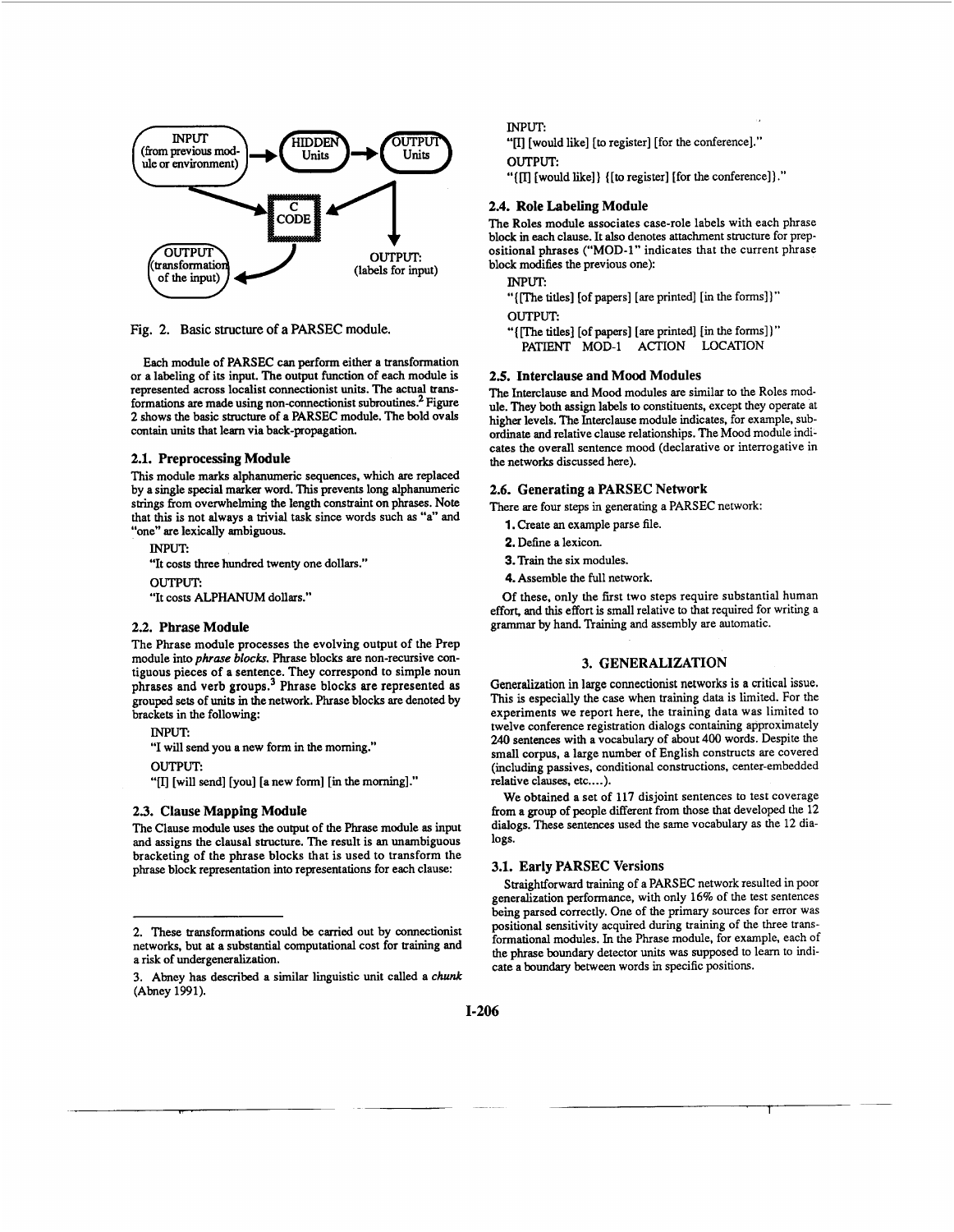Each of the units of the Phrase module is performing essentially the same job. but the network doesn't "know'\* **this** and cannot leam **this** *from* a *small* sample set. By slaving the connections together across positions, the network is forced to be position insensitive (similar to TDN"s **as** in Waibel er al. 1989). After modifying PARSEC to use slaved **and** localized connectivity in the lower three modules, generalization performance increased to **27%.** In the new network, the *primary* source of error was in the Roles module.

Part of the problem could be **ascribed** to the representation of phrase blocks. They were represented across rows of units that each define a word. In the phrase block "the big dog," **"dog"**  would have appeared in row 3. This changes to row **2** if **the** phrase block is just "the **dog."** A network had to learn to respond to the heads of phrase blocks even **though** they moved around. *An* augmented phrase block representation in which the last word of the phrase block was copied to position **0** solved **this** problem. With the augmented phrase block representation coupled with the previous improvements, PARSEC achieved **44%** coverage.

#### **3.2. PARSEC: Final Version**

The final version of PARSEC uses all of the previous enhancements plus a technique called Programmed Constructive Learn*ing* (PCL). In **PCL,** hidden **units** are added to **a** network one at a time **as** they are **needed.** Also, there is a specific series of hidden unit types for each module of a PARSEC network. The hidden unit **types** progress from beiig highly local in input connectivity to being more broad. **This** forces the networks to learn general predicates before specializing and using possibly unreliable **infor**mation.

The final version of PARSEC was used to generate another parsing network.<sup>4</sup> Its performance was 67% (78% including nearmisses that are easily **fixed** with post-processing). Table 1 summarizes these results.

#### **3.3. Comparison to Hand-Coded Grammars**

We compared PARSEC's performance to that of three independently constructed grammars. Two of the grammars were commissioned **as** part of a contest where the first prize **(\$700)** went to the grammar-writer with best coverage of the test set and the **sec**ond prize **(\$300)** went to the other grammar writer.<sup>5</sup> The third grammar was independently constructed **as** part of the JANUS system (described later). The contest grammars achieved **25%** and 38% coverage, and **the** *other* grammar achieved just *5%* coverage of **the** test set **(see** Table **1).** *All* of the hand-coded grammars produced NIL parses for the majority of test sentences. In the table, numbers in parentheses include near-misses.

PARSEC's performance is substantially better than even the best of the hand-coded grammars. PARSEC has a systematic advantage in that it is trained to attempt to parse *partial* input in addition to complete sentences. Also, PARSEC's constructive learning approach coupled with weight slaving forces the networks to become dominated **by** local **constraints** wherever possible, and distant variations in input structure do not adversely affect them.

|                  | Coverage  | Noise                    | Ungram. |
|------------------|-----------|--------------------------|---------|
| <b>PARSEC V4</b> | 67% (78%) | 77%                      | 66%     |
| Grammar 1        | 38% (39%) | -                        | 34%     |
| Grammar 2        | 25% (26%) | $\overline{\phantom{a}}$ | 38%     |
| Grammar 3        | 5% (5%)   | 70%                      | 2%      |

Tab. **1. PARSEC's** comparative performance. See **text**  for explanations of column labels.

#### **4. NOlSE 'I'OLEKANCE**

The second area of performance analysis for PARSEC was noise tolerance. Previously. we reported on preliminary comparisons between PARSEC and a rule-based parser in the JANUS speechto-speech translation system (Waibel *et al.* 1991). We have completed more extensive evaluations that corroborate our early observations. In addition, we have evaluated PARSEC on synthetic ungrammatical sentences and are in the process of performing some experiments *on* spontaneous speech using the ATIS task.

#### **4.1. Noise in Speech-to-Speech Translation**

**In** the JANUS system, speech recognition is provided by an LPNN (Tebelskis *et al.* 1991), parsing can be done by a PARSEC network or an LR parser, translation is accomplished by processing the interlingual output of the parser using a standard language generation module, and speech generation is provided by off-theshelf devices. The system can be run using a single (often noisy) hypothesis from the LPNN or a ranked list of hypotheses.

When run in single-hypothesis mode, JANUS **using** PARSEC correctly translates **77%** of the input utterances, and JANUS using the LR parser (Grammar 3 in the table) achieves **70%.** The PAR-SEC network is able to parse a number of incorrect recognitions well enough that a successful translation results. However, when **run** in multi-hypothesis mode, the LR parser achieves 86% compared to PARSEC's 80%. The LR parser utilizes a very tight grammar and is able to robustly reject hypotheses that deviate from expectations. This allows the LR parser to "choose" the correct hypothesis more often than PARSEC. PARSEC tends to accept noisy utterances that produce incorrect translations. Of course, given that the PARSEC network's coverage is **so** much higher than that of the grammar used by the LR parser, this result is not surprising.

#### **4.2. Synthetic Ungrammaticality**

Using the same set of grammars for comparison. we tested the parsers on ungrammatical input from the CR task. These sentences were corrupted versions of a subset of sentences used for *training*. Training sentences were used to decouple the effects of noise from coverage. Table 1 shows the results. They essentially mirror those of the coverage tests. PARSEC is substantially less sensitive to such effects as subject/verb disagreement, missing determiners, and other non-catastrophic irregularities.

Some researchers have augmented grammar-based systems to be more tolerant of noise (e.g. Saito **and** Tomita 1988). However, the PARSEC network in the test reported here was trained only on grammatical input and still produced a degree of noise tolerance for free. In the same way that one can explicitly build noise toler*ance* **into** a grammar-based system. one can train a PARSEC network on input that includes specific types of noise. One would expect that the result would be some noise tolerance beyond what was explicitly trained.

I

**<sup>4.</sup>** This final parsing network was not trained all the way to completion. Training to completion hurts generalization performance.

**S.** The contest participants had 8 weeks to complete their grammars, and they both spent over 60 hours doing **so.** The grammar writers work in Machine Translation and Computational Linguistics and were quite experienced.